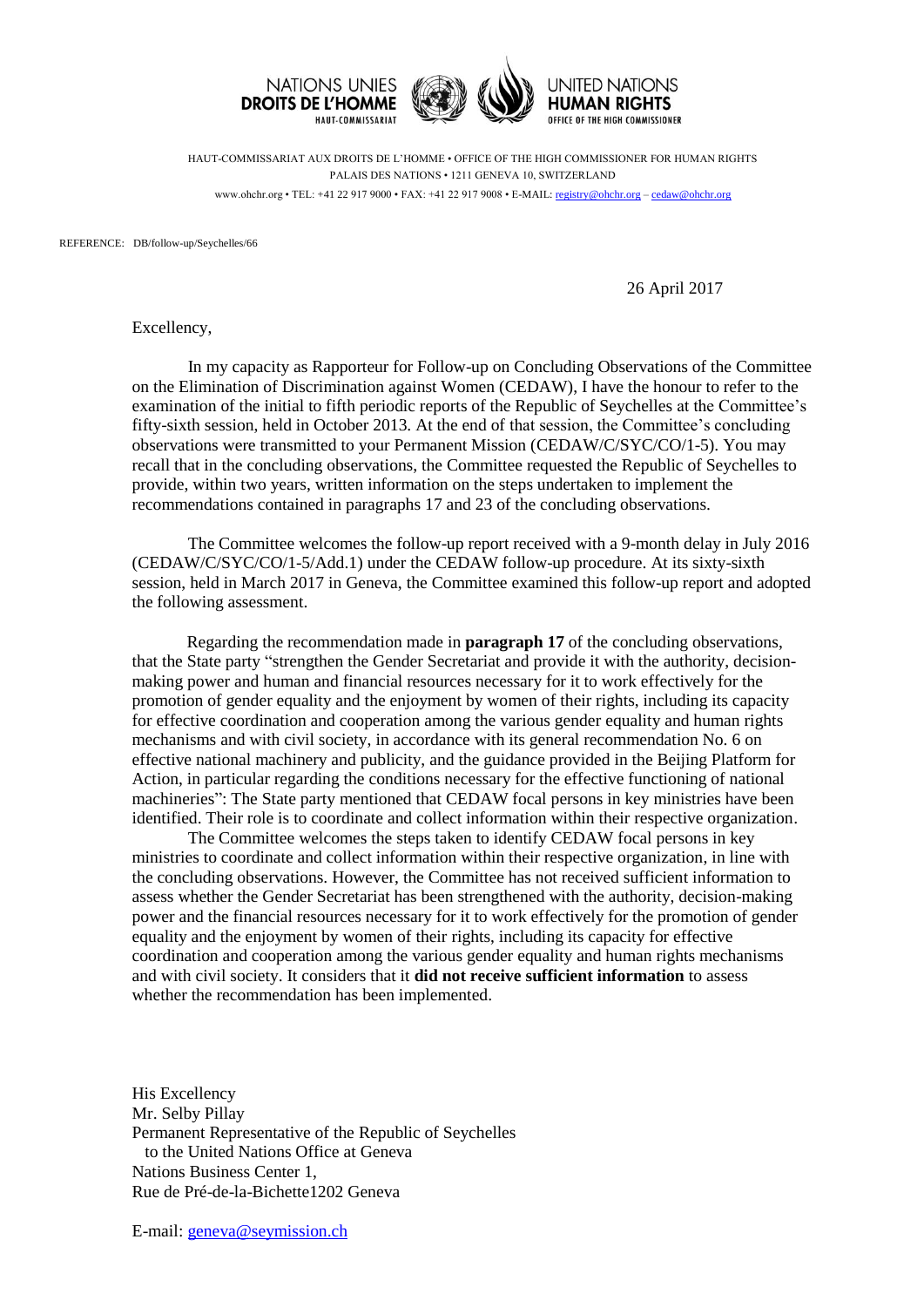

In relation to the recommendation that the State party "ensure the effective functioning of the gender mainstreaming strategy": The Committee notes that the State party did not provide concrete information on the measures taken to ensure the effective functioning of the gender mainstreaming strategy. It considers that it **did not receive sufficient information** to assess whether the recommendation has been implemented.

With regards to the recommendation that the State party "finalize, without delay, the national gender policy and its action plan, and ensure the effective implementation of the measures aiming at strengthening policies, programmes and campaigns addressing gender stereotyping; and develop a national action plan for the implementation of the present concluding observations": The State party informed that the National Gender Policy will be launched in early 2016, following Cabinet's approval. It further reported that the Gender Plan of Action is to be finalized with outstanding sectors to ensure that it is aligned with their sectorial plans once the policy has been approved. It added that a Plan of Action (2013-2015) for the implementation of the present concluding observations has also been developed.

The Committee welcomes that the National Gender Policy is planned to be launched in early 2016, after Cabinet's approval. Further, it notes that that the Gender Plan of Action is to be finalized, after approval of the policy. It also notes that the State party has developed a national action plan for the implementation of the present concluding observations. However, the Committee considers that the national gender policy and its action plan have not yet been launched. It has also not ensured the effective implementation of the measures aiming at strengthening policies, programmes and campaigns addressing gender stereotyping. The Committee considers that the State party took some steps to implement the recommendation. It considers that the recommendation **has been partially implemented**.

The Committee recommends that, in relation to **paragraph 17** of the concluding observations, the State party provide, **in its next periodic report,** information on further actions taken to:

1. Strengthen the Gender Secretariat and provide it with the authority, decisionmaking power and human and financial resources necessary for it to work effectively for the promotion of gender equality and the enjoyment by women of their rights, including its capacity for effective coordination and cooperation among the various gender equality and human rights mechanisms and with civil society;

2. Ensure the effective functioning of the gender mainstreaming strategy;

3. Expedite the approval of the national gender policy and its action plan, and ensure the effective implementation of the measures aiming at strengthening policies, programmes and campaigns addressing gender stereotyping.

With regards to the recommendation made in **paragraph 23** of the concluding observations, that the State party "adopt a comprehensive strategy to combat violence against women": The State party mentioned that its Social Affairs Department currently is reviewing its Domestic Violence Strategy 2008-2012 and Costed National Action Plan for Gender Based Violence 2010-2015 to align it with the National Gender Policy.

The Committee notes the plans of the State party to align its National Action Plan for Gender Based Violence with the National Gender Policy, when this will be adopted. It also notes efforts taken to review its Domestic Violence Strategy. However, the Committee has not received information on the development of a comprehensive strategy to combat violence against women. It also regrets that the National Action Plan for Gender Based Violence has not yet been adopted. The Committee considers that the State party took some steps to implement the recommendation. It considers that the recommendation **has been partially implemented.**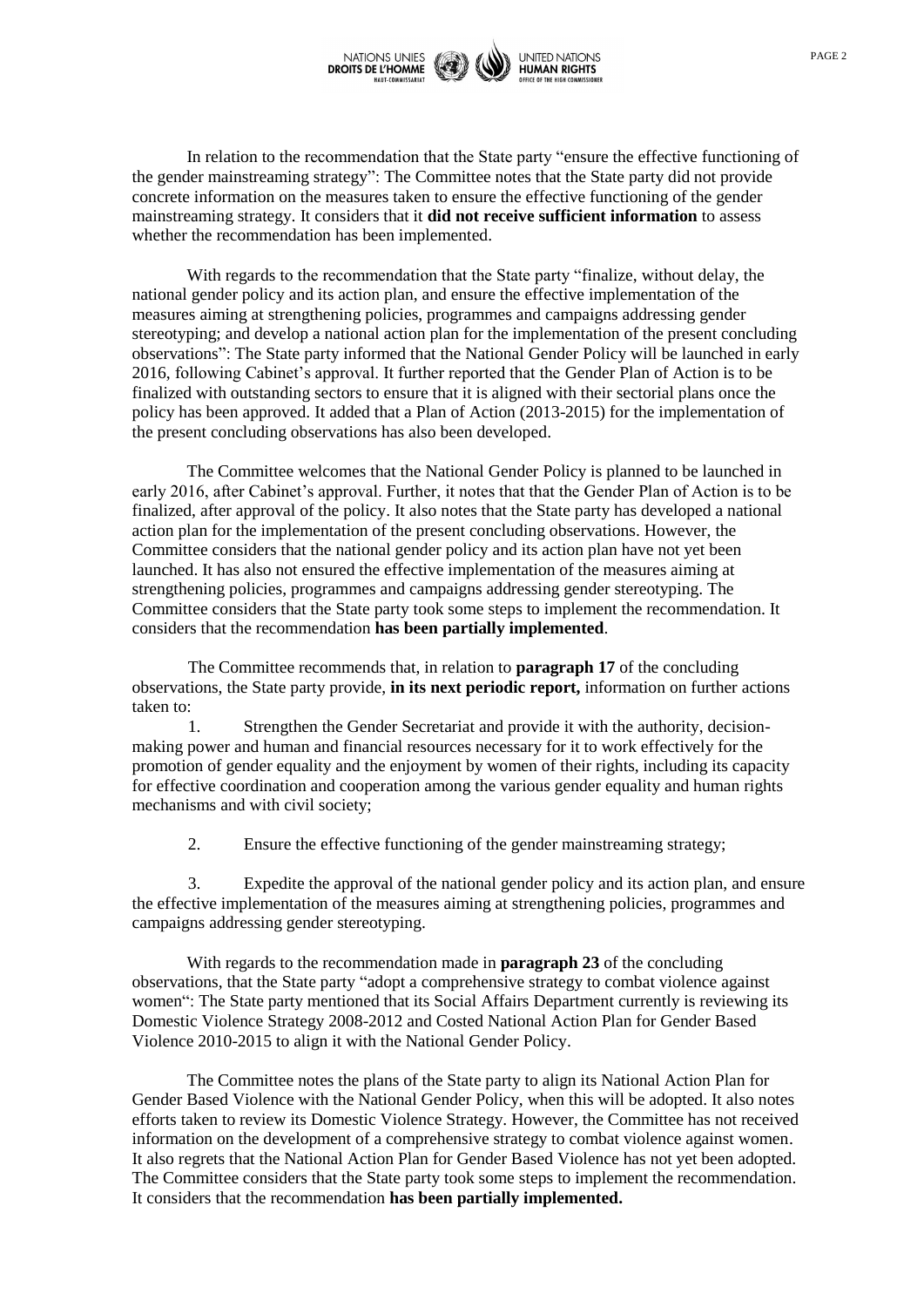

Regarding the recommendation "to adopt a comprehensive law on violence against women that specifically criminalizes acts of domestic violence, including marital rape", and to "ensure that acts of domestic violence are tried by the criminal courts rather than the Family Tribunal": The State party mentioned that the process for the enactment of a Domestic Violence Act is at an advanced stage. It added that discussions and consultations are being finalized and it expects that within the first quarter of 2016, the Attorney General pronounce itself on the final draft for approval by the Cabinet.

The Committee welcomes the steps taken by the State party to enact a Domestic Violence act. However, the new Domestic Violence Act has not yet been adopted as recommended by the Committee. Further, the Committee has not received information whether this Act will specifically criminalize acts of domestic violence, including marital rape, and whether it ensures that acts of domestic violence are tried by the criminal courts rather than the Family Tribunal. The Committee considers that the State party took some steps to implement the recommendation. It considers that the recommendation **has been partially implemented**.

With regards to the recommendation that the State party "encourage women and girls who are victims of violence to report cases to the police, by raising awareness about the criminal nature of such acts, de-stigmatizing victims and providing systematic training to judges, prosecutors, the police and law enforcement and medical personnel on standardized, gender sensitive procedures for dealing with victims of violence against women and effectively investigating complaints": The State party reported on capacity-building directed at Faith-based organizations on the fight against Gender Based Violence, particularly Domestic Violence, at state and non-state actors on support for victims of domestic violence, at health officials on evidence collection and at police and army on the engagement of men to prevent and stop violence against women and on the identification of community based solutions. The State party added that awareness raising sessions on the impact of domestic violence for perpetrators of gender-based violence is being considered.

The Committee welcomes efforts made by the State party to raise awareness on gender – based violence. However, the Committee considers that the State party did not take sufficient measures to raise awareness about the criminal nature of gender-based violence and to destigmatize victims of such acts. The Committee further notes training of health officials to collect evidence on cases of gender-based violence. However, it considers that the State party has not provided systematic training for concerned actors on standardized, gender sensitive procedures for dealing with victims of violence against women and effectively investigating complaints. The Committee considers that the State party took some steps to implement the recommendation. It considers that the recommendation **has been partially implemented**

In relation to the recommendation "to ensure expeditious access to justice for women victims of all forms of violence and prosecute any such acts of violence, upon complaint by the victim or ex officio, and adequately punish perpetrators": The Committee **did not receive any information** to assess whether the recommendation has been implemented.

Regarding the recommendation "to strengthen victim assistance and rehabilitation through the establishment of a comprehensive care system for victims of gender-based violence, including measures to ensure their access to free legal aid, medical and psychological support, shelters and counselling and rehabilitation services": The Committee **did not receive any information** to assess whether the recommendation has been implemented

The Committee recommends that, in relation to paragraph 23 of the concluding observations, the State party provide, **in its next periodic report,** information on further actions taken to:

1. Expedite adoption of a comprehensive strategy to combat violence against women;